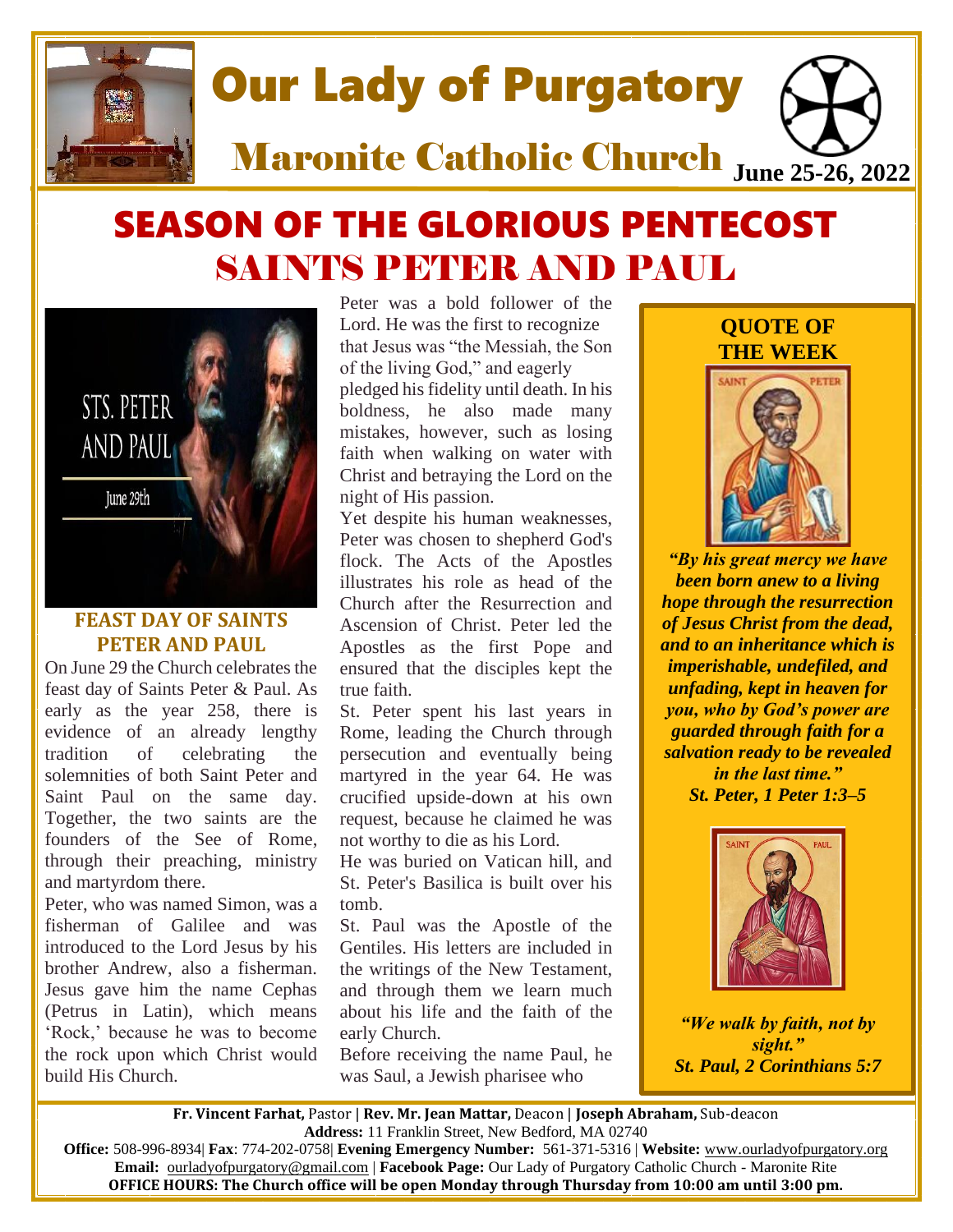zealously persecuted Christians in Jerusalem. Scripture records that Saul was present at the martyrdom of St. Stephen. Saul's conversion took place as he was on his way to Damascus to persecute the Christian community there. As he was traveling along the road, he was suddenly surrounded by a great light from heaven. He was blinded and fell off his horse. He then heard a voice saying to him, "Saul, Saul, why do you persecute me?" He answered: "Who are you, Lord?" Christ said: "I am Jesus, whom you are persecuting."

Saul continued to Damascus, where he was baptized and his sight was restored. He took the name Paul and spent the remainder of his life preaching the Gospel tirelessly to the Gentiles of the Mediterranean world. Paul was imprisoned and taken to Rome, where he was beheaded in the year 67. He is buried in Rome in the Basilica of St. Paul Outside the Walls. In a sermon in the year 395, St. Augustine of Hippo said of Saints Peter and Paul: "Both apostles share the same feast day, for these two were one; and even though they suffered on different days, they were as one. Peter went first, and Paul followed. And so, we celebrate this day made holy for us by the apostles' blood. Let us embrace what they believed, their life, their labors, their sufferings, their preaching, and their confession of faith."

### **SAINT JOSEPH SODALITY NEWS**

Periodically we will be publishing news and coming events from the St. Joseph Sodality. The Sodality is the oldest organization in the Parish, having been founded in 1918. Through their devotion to St. Joseph, Sodality Members seek to emulate the life and faith of St. Joseph, and by doing so, hope to achieve eternal happiness as he did. The Sodality encourages you to consider becoming a member.

## **THE SANCTUARY CANDLE BURNS FOR….**

This week the sanctuary candle burns for Norman Madeiros requested by Helena Tavares. Anyone who would like to offer the sanctuary candle for a loved one or special intention, this will be offered each week. An offering of a \$10.00 donation is appreciated.

# **SECOND COLLECTION-PETER'S PENCE**

As per the directive of the Eparchy of Saint Maron, there will be a second collection this weekend for the Feast of Saints Peter and Paul. This Holy Father's Collection is earmarked for the Holy Father to assist with emergency financial assistance to aid the most need throughout the world. Thank you for your generosity.



# **CONGRATULATIONS TO OUR 2022 GRADUATES**

**Loredana T. Mello** received B.A. in Music Summa Cum Laude from UMASS Dartmouth.

**Stephanie Hakeem** received a Master of Professional Studies in Public Relations and Cooperate Communications from George Town University**.** 

**Jordan David** received B.A. in English from UMASS Dartmouth.

**Emmanuelle Abi Younes** received B.A. in Chemical Engineer from UMASS Amherst.

**Genevieve W. Chedid** graduated from Dartmouth High School and will continue her education at Stonehill College.

**Joseph J. Chedid** graduated from Dartmouth High School and will continue his education at Bryant University.

## **IN OUR PRAYERS**

Angela Scorza-Anderson, Renee Helmer, Terry Amsden, Lisa Mello-Frost, Ziad Al-Ghoubry, Natalya Sarkis, Joe Reid, Octavia David, Jacob Rego, Amal Assaf, Peter Helmer, Denise Magaletta, Fernanda Thomas, Leo Rodrick, Theresa John, Laurette Bou Ramia, Annie Peter, Jeannie Francis, Mariam David, Norma Thomas, Zita Drouin, Lucienne Rodrigues, Ed Da Rocha, Edmond Salameh, and Alice Daher. If anyone is missing from this list, please contact the Church office.

# **WINE AND HOST OFFERINGS**

The altar bread and wine for the month of June is offered in memory of Joseph and Marie Kenyon requested by family. May their souls rest in peace.

# **LECTORS FOR JUNE 2022**

**Saturday, June 25,**  Carol Ann Maslanka **Sunday, June 26,**  John Barbour /Halim Choubah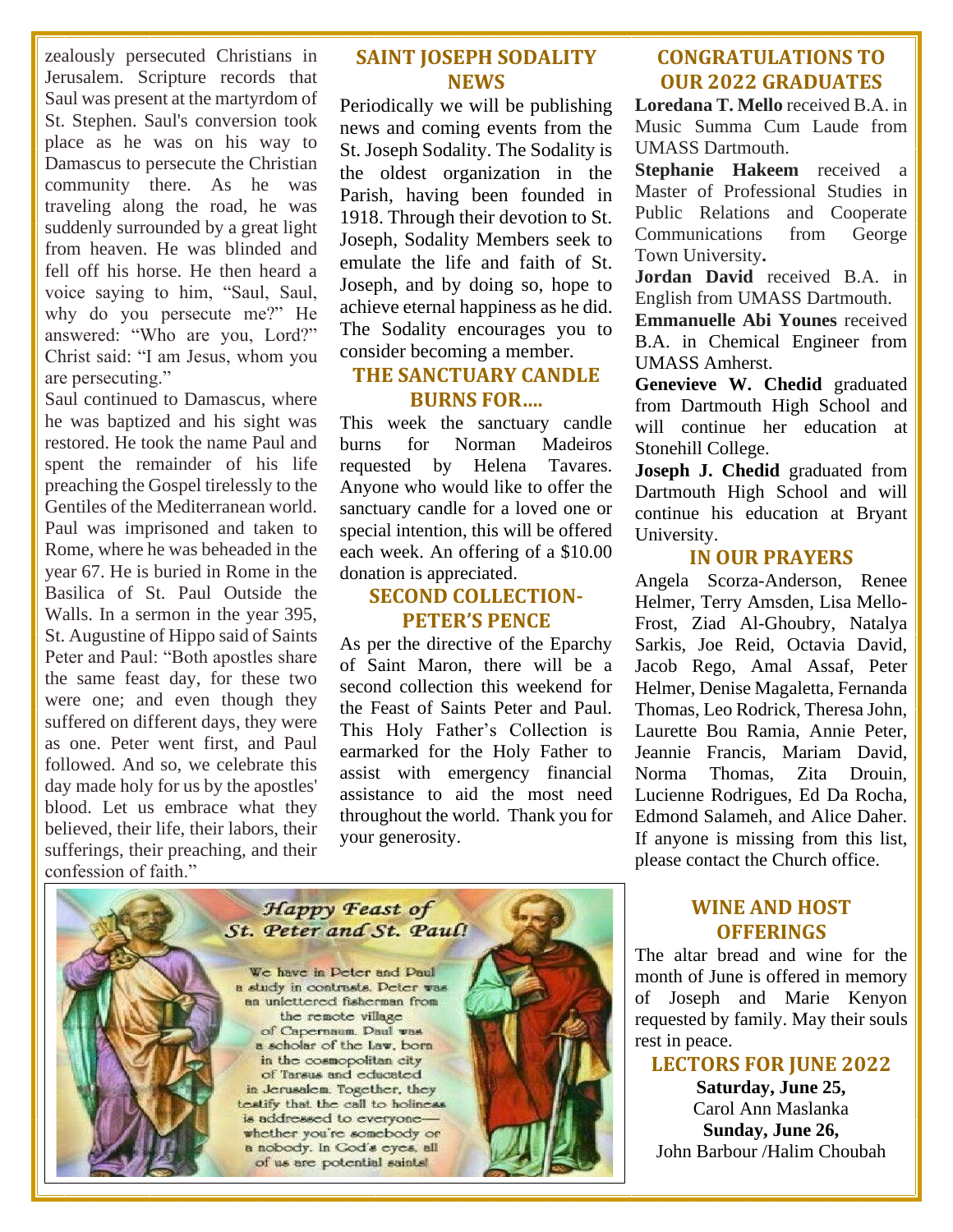#### **LITURGY INTENTIONS**

**Saturday, June 25, @ 4:30 PM, (Feast of Saints Zachariah and Elizabeth).** Liturgy is being offered for the souls of Susan and Amy Cabral requested by Lou and Smitty Cabral. May their souls rest in peace. Liturgy is being offered for the souls of the deceased members of the Kalife family. May their souls rest in peace. **Sunday, June 26, @ 10:30 AM, (Feast of Saint Yaacub Haddad the Capuchin). Welcome Me into Your Kingdom Liturgy.** Liturgy is being offered for the 2022 Graduates. Liturgy is being offered for the souls of Abraham and Amelia Sarkes requested by family. May their souls rest in peace.

**Monday, June 27, @ 9:00 AM, (Feast of Saint Samson the Hospitable).** Maronite Sisters of Christ the Light convent**.**

**Tuesday, June 28, @ 9:00 AM, (Feast of Saint Irenaeus).** Liturgy is being offered for the souls of Helen and Anthony Buaiz, and grandson Joseph Ribeiro requested by family (FM). May their souls rest in peace.

**Wednesday, June 29, @ 6:00 PM, (Feast of Saints Peter and Paul).**

**Thursday, June 30, @ 7:00 PM, (Feast of the Twelve Apostles).** Liturgy is being offered for the soul of Ann Briggs requested by family (FM). May her soul rest in peace. **Arabic Liturgy.**

**Saturday, July 2, @ 4:30 PM (The Visitation of Our Lady to Her Cousin Elizabeth).** Liturgy is being offered for the soul of Nazera Saba requested by Subdeacon Joe Abraham and Carol Ann Maslanka. May her soul rest in peace. Liturgy is being offered for the souls of Radha Peter J. David and her father Peter (FM).

**Sunday, July 3, @10:30 AM (Feast of Saint Jerome).** Liturgy is being offered for the souls Sam Akeekee and Najebe Kazem (FM). May their souls rest in peace. Liturgy is being offered for the souls of Saba Mike Barkett, Joseph and Mary (FM). May their souls rest in peace.

#### **WISH LIST EQUIPMENT**

Dear Parishioners of OLOP: Last year's festival was a great success for our Church, both financially and communally. As you may know, we were very fortunate to have Msgr. Jim Root and the parishioners of Saint Anthony of the Desert, who were so gracious and helpful by allowing us to use many pieces of equipment that was needed to make our festival a success.

In an effort to continue the success of our festival, we have come up with a wish list of equipment that will be of great help for the festival and other events we are planning throughout the year. You have all been so generous to the Church and as I share with you our wish list, I want to stress that it is exactly that--- a wish list. If anyone would like to donate towards any of these items, it would be a great help and very much appreciated. All of this is to assist in making our events more successful. Once again, I thank you in advance for all your support and I pray that this year's festival will be filled with much success and pride. Dough Sheeter for Minooshe \$ 2,200.00

| Dough Sheeter for Minooshe $\rightarrow$ 2,200.00 |               |            |
|---------------------------------------------------|---------------|------------|
| Bain Marie for Sandwich Station\$                 |               | 600.00     |
| (1) Table Top Food Warmers(each) $\$              |               | 200.00     |
| (2) 6 Ft Gas Grills (each)                        | <sup>\$</sup> | 500.00     |
| Food Warmer                                       |               | \$1,500.00 |
| <b>Food Warmer Trays</b>                          | $\mathcal{S}$ | 400.00     |
|                                                   |               |            |

# **DAILY READINGS FOR THE WEEK OF 6/20-6/25/22**

**Monday:**  Acts of the Apostles 7:44-50 Matthew 18:1-5

**Tuesday:** 

Acts of the Apostles 7:51-8:1a Matthew 18: 6-10

**Wednesday:** 

2 Corinthians 11:21-30 Matthew 16:13-20

**Thursday:** 

Acts of the Apostles 8:9,13b-25 Matthew 18:15-20

**Friday:** 

Acts of the Apostles 8:26-40 Matthew 18:21-35

**Saturday:** 

Acts of the Apostles 9:1-6,10-11,15-19 Matthew11:25-30

## **SACRAMENT OF RECONCILIATION (CONFESSION)**

Please know that confession is available before liturgies. You may also call to set up an appointment.

#### **LECTORS FOR JULY 2022**

**Saturday, July 2,**  Smitty Cabral **Sunday, July 3,**  Mae Dickinson/Jano Baroudi **Saturday, July 9,**  Joan Mello **Sunday, July 10,**  Ann Dupre/Hiba Chdid **Saturday, July 15,**  Rachel Higgins Intercessions: Anna Higgins **Sunday, July 16,**  John Barbour /Halim Choubah **Saturday, July 23,**  Mae Dickinson **Sunday, July 24,**  Joan Mello/Gaby baroody **Saturday, July 30,** Carol Ann Maslanka **Sunday, July 24,** Ann Dupre/Rana Choubah **(If you are not able to read on your given day, please contact Mae Dickinson)**

#### **WEEK OF JUNE 18-19, 2022**

| <b>Sunday Collection</b>          |  |    | \$      | 1078.00   |
|-----------------------------------|--|----|---------|-----------|
| <b>Festival Sponsorships</b>      |  | \$ | 1990.00 |           |
| <b>Sanctuary Candles</b>          |  |    | \$      | 10.00     |
| <b>Donation</b>                   |  |    | $\$\$   | 250.00    |
| <b>Coffee Hour</b>                |  |    | $\sim$  | 38.00     |
| <b>Candles</b>                    |  |    |         | \$ 31.00  |
| Total                             |  |    |         | \$3582.00 |
| <b>THANK YOU FOR YOUR</b>         |  |    |         |           |
| <b>KINDNESS AND GENEROSITY BY</b> |  |    |         |           |
| SENDING IN YOUR WEEKLY            |  |    |         |           |
| <b>COLLECTIONS VIA MAIL. THIS</b> |  |    |         |           |
| <b>HAS BEEN VERY HELPFUL FOR</b>  |  |    |         |           |
| THE CHURCH. GOD BLESS YOU         |  |    |         |           |
| AND YOUR FAMILY.                  |  |    |         |           |